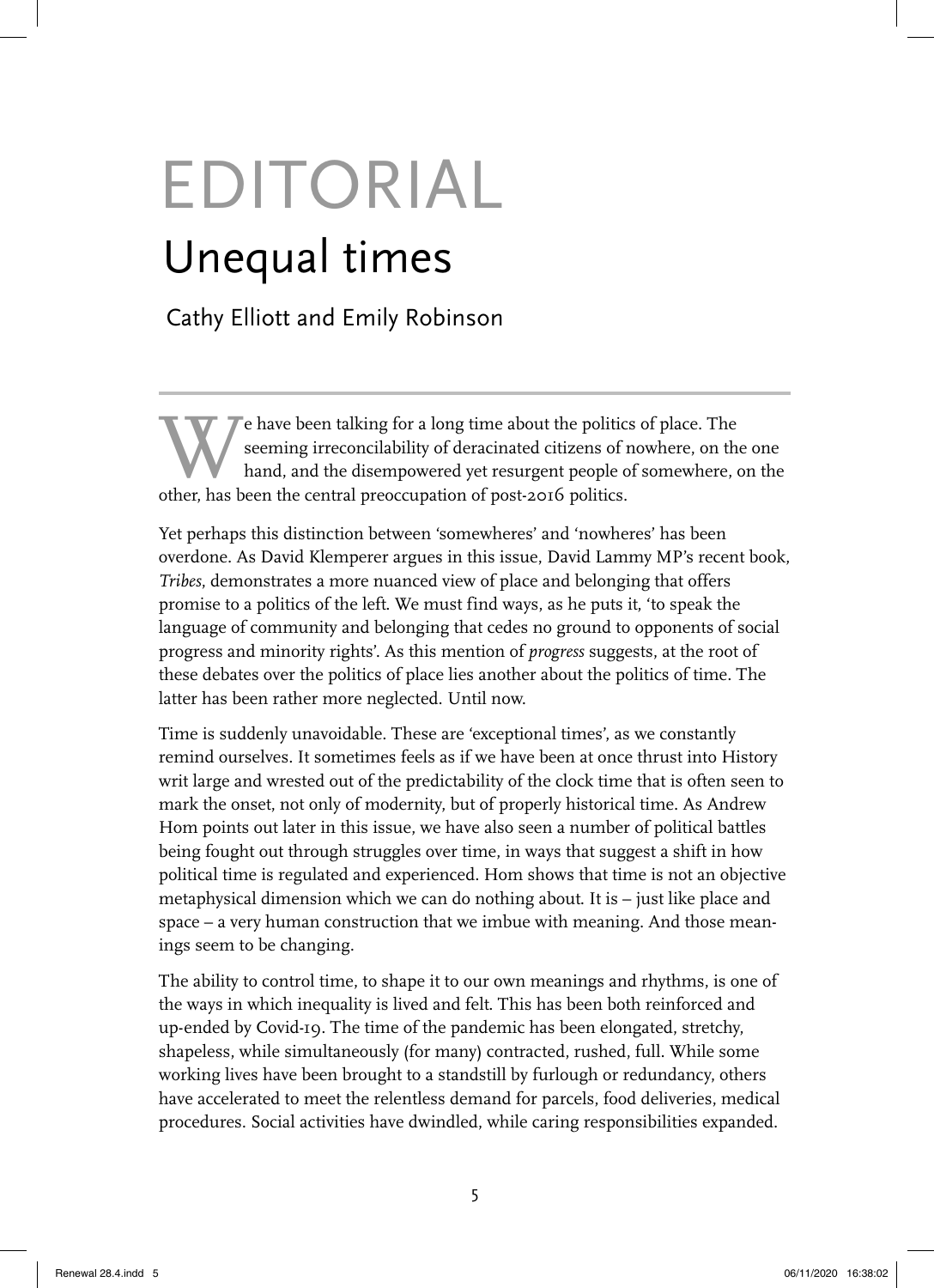While these experiences are inescapably racialised, classed and gendered, the disconcerting sense of living at an unfamiliar tempo has been widespread.

While we are all living in the heightened time of emergency, it is an emergency that requires most of us to contract our activities. To look after ourselves and those we live with. To stay at home. It is difficult to square this domestic-scale emergency of waiting with the usual temporal orientations of left politics. Even in striking, when we withdraw our labour and industriousness, we dedicate our time to coming together and creating a politics of community. As Cathy Elliott's account of the recent UCU strikes attests, the work of the picket line is often creative and busy in ways that seemed bigger than, although reminiscent of, the small-scale work of taking care of each other in the pandemic.

Yet, even in this suspended time, the racist violence and brutality that permeates our society did not pause. This is its own kind of emergency, and it requires an urgent response. As a number of the contributions in this issue explore in detail, whilst so many were longing for the restoration of the 'normal time' of the pre-pandemic, the status quo ante has itself long been intolerable. The Black Lives Matter (BLM) protests of the summer demonstrated viscerally that this was an issue that could not wait – even at risk of contracting a much-dreaded virus that seems to be harming black and brown people at higher rates. Staying at home to save our health services made little sense in a world in which a Black medical worker, Breonna Taylor, could be killed as she rested in bed. The protests were also shaped by time in the most brutally bodily way: the 8 mins 46 seconds in which George Floyd struggled and then ceased to breathe.

Michael Flexer and Lisa Baraitser remind us that not only the BLM movement but the slogan 'I can't breathe' pre-existed the pandemic. So too did the call to confront the long legacies of racial injustice embedded in our imperial past. Yet it was only in the particular moment of Covid time – with its suspension of business-as-usual, and its shared experience of fatal breathlessness – that the movement was able to bring these conjoined histories of colonialism, capitalism and incarceration into the open.

As Hannah Elias shows, our ideas about time themselves have a history and it is a history that is intimately linked with racist ideologies. She therefore suggests that the demands from BLM for better representation of Black history on the curriculum at school and university cannot be restricted simply to adding more topics or different authors. The current curriculum privileges a narrative history of Britain as an 'island story' that denies deep and longstanding imbrication with other parts of the world and implies a continuous history of a single, separate people. Elias suggests that truly to understand the past we need to learn and teach in a heterochronic mode, showing that history has never been linear but is rather characterised by multiple crisscrossing flows, pulses and sudden stops in and of time.

Kavita Maya meanwhile shows how the politics of place and the politics of time are intimately connected and how both are racialised. The countryside has not become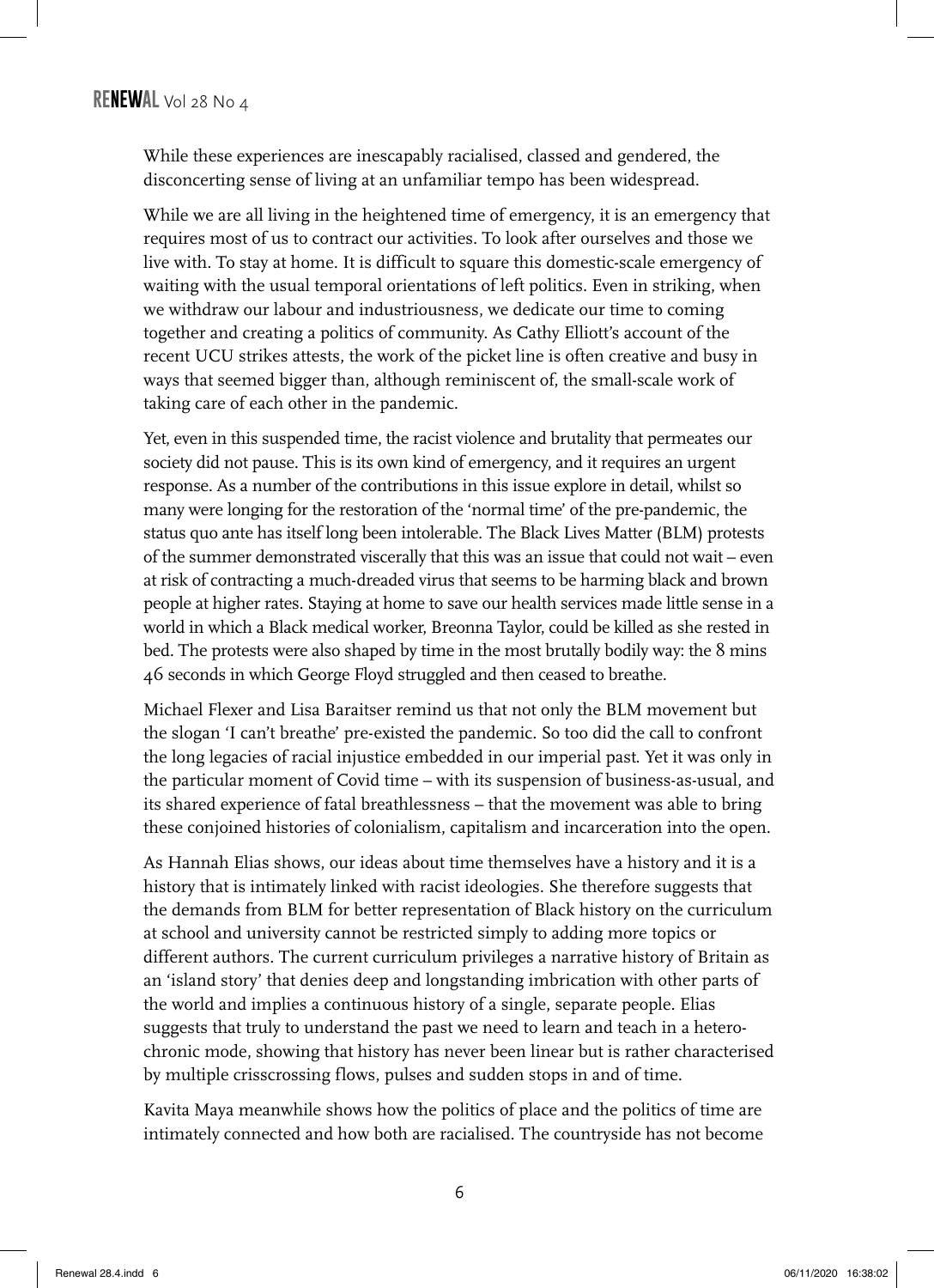a White space by chance, or because it was always inherently so. It is premised not on an historical absence of black and brown bodies, but on their exploitation. Country houses were built on the abuse of racialised others. And the heritage experiences they offer today centre a distinctly White experience of time – positioned as a retreat from the frenzy of *multicultural* urban life. This romanticisation of, and nostalgia for, a pre-colonial rural idyll, always understood as White, casts people of colour out from the countryside and always imagines them elsewhere, whether in space or time. These exclusions are doubly painful because they exclude people of colour from the human desire to be in touch with nature and the outdoors, whilst also denying and erasing the violent, colonial history that made the countryside look the way it does.

Flexer and Baraitser ask us to use the suspended time of the pandemic to think more deeply about these histories of modernity and the way that they continue to structure our society. Alongside the legacies of racism and slavery, they point to further ongoing injustices of the long capitalist epoch, such as extraction of rent, precarious employment, long working hours, gender inequality and domestic violence. The disruption to the relentless progression of ordinary political and economic time has enabled us to notice and to *care*. It has opened up a moment of political possibility.

Politics is always about the ability to control time. And this has been made particularly visible in the politics of Brexit. While this particular kind of crisis time – with its looming deadlines – was briefly eclipsed by the exigencies of lockdown, it never went away. Debates and briefings about trade deals, infrastructure and the end of the transition period re-emerged in the summer. Yet, as Hom argues, the ticking of clocks is not some metaphysical process beyond human control: clocks are simply human devices that we use to order and make sense of processes and sequences of events. And political processes are also something we time: we are not helpless sailors adrift on the sea of time, but rather deliberate steerers, managers and administrators of time, using various practices of timing to advance our agendas and order the world to our political advantage. And Hom also argues, these techniques are not the preserve of elites. It is open to all of us to impose our own meaning on time and to use it to structure our responses to political events. This is an under-analysed source of political power.

These are techniques which, as Heather McKnight shows, the Climate Strike movement has used to extraordinary effect. The very act of striking from school highlights the futility of ordinary markers of progression in a world which has no future. And yet, while this is a movement fuelled by intense anxiety, it has also managed to hold open the possibility of radical redemptive action. Imagining the future has become an act of utopianism rooted firmly in the present, in the politics of this year and the next. As Jonathan Symon's review of Holly Jean Buck's *After Geoengineering* shows, climate politics is also marked by its own temporal ideolo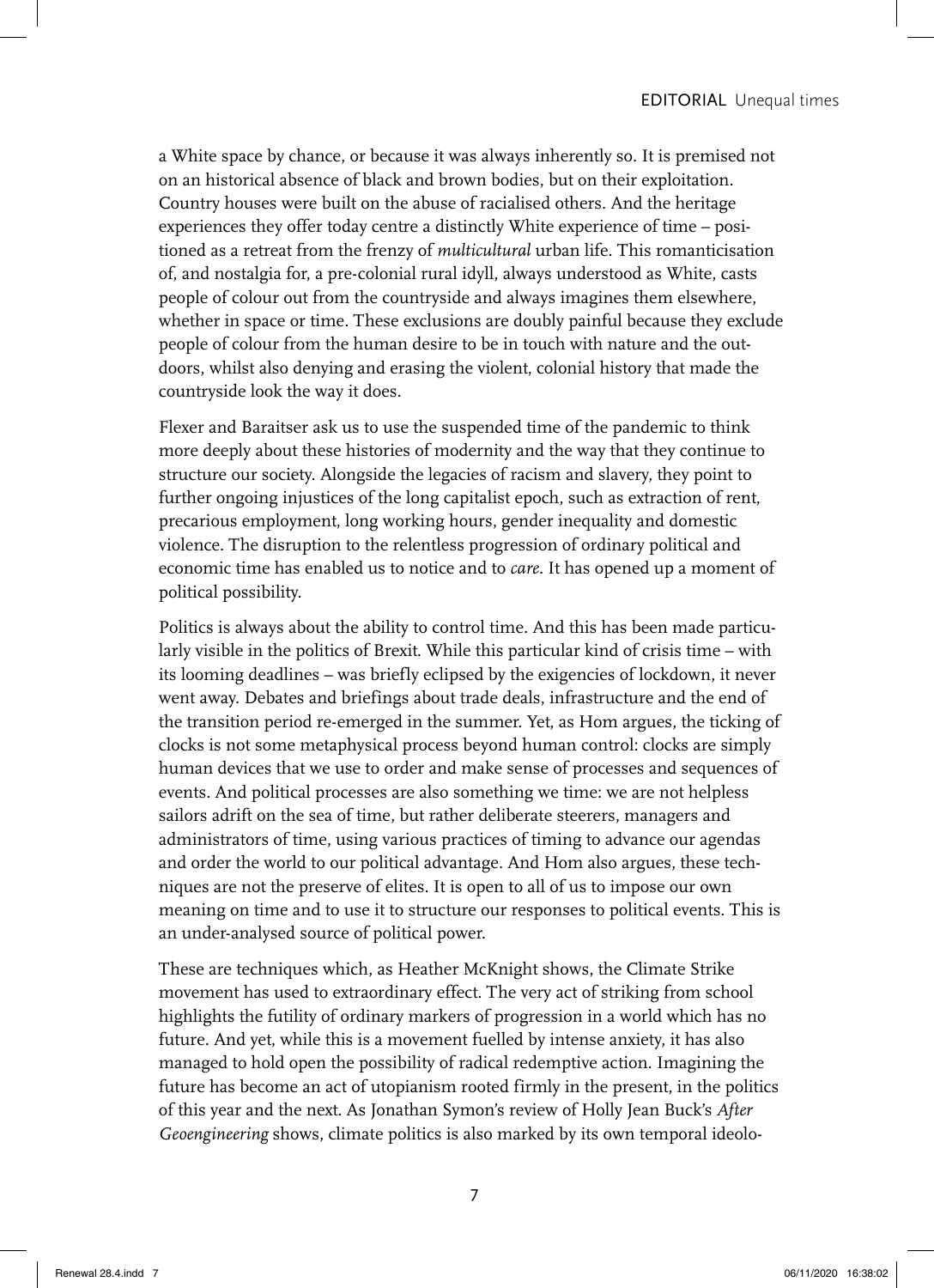gies. Faced with the end of the line – even the end of human time – the green movement may have to embrace industrial technology on a massive scale. This is a techno-futurist response to climate emergency that will deploy industrial modernity to *create* the possibility of a future – in sharp contrast with the more familiar approach of *limiting* growth, *limiting* technology.1

If techno-futurism offers the possibility of escaping our fate, it will take more than technocracy to get us there. Luke Martell's analysis of Keir Starmer's first six months as Labour leader argues that he needs to transcend the empty politics of technocratic competence if he is to truly unite the party – and the country – around an ambitious and substantive programme, including the Green New Deal. Starmer's emphasis on being 'competent, credible' indicates his intention to return the party to a more 'normal' sense of forward-looking parliamentary time (albeit in extraordinary times!) after the disruptive temporality of the Corbyn years.<sup>2</sup> In his first party conference speech as leader, Starmer insisted that the party understand the years since 2010 as the frustrating dead time of opposition, in which it had been unable to carry out the work of changing lives, or to add to its legacy of legislative achievements. In contrast, as Lisa Baraitser has discussed elsewhere, Corbyn's leadership was premised on the idea of anachronism, of ideas that had been consigned to the past suddenly, unexpectedly, bursting into the front line of politics.3 Those on the left of the party who did not identify with the party's linear narrative of progress since the 1980s experienced the New Labour governments as themselves a time of waiting. Starmer's leadership, then, might be understood as a disruption to the temporality of Corbynism, more than to its political or policy direction.

Yet these categories are not as stable as we might like to think. Rajiv Prabhakar explores the possibilities of turning a rather different political anachronism to very practical and contemporary ends. The Child Trust Funds established by New Labour are reaching maturity as we write. Prabhakar suggests that these offer a way of making emergency payments to the current generation of 18-year-olds, who have been hit particularly hard by the economic effects of the pandemic. This is very far from the original intentions of the policy-makers, and a beautiful illustration of the possibilities offered by the unpredictable, non-linear paths that politics takes.

At the time of writing, we feel as if we are in a Covid-19 fever dream, awaiting the outcome of President Trump's illness – and by extension that of the whole White House – not to mention the election, the progress of the vaccine, the encroaching second surge of infections. History no longer feels (if it ever did) like the linear narrative that was taught at school, but more like an ever-accelerating merry-goround. The music on the ride is playing faster and faster. By the time of publication, we might know some of the outcomes, but not the ending.

As Hom suggests, though, this should not imply a sense of helplessness. We are not about to be dashed on the rocks by time. Timing is something we *do*, not an abstract